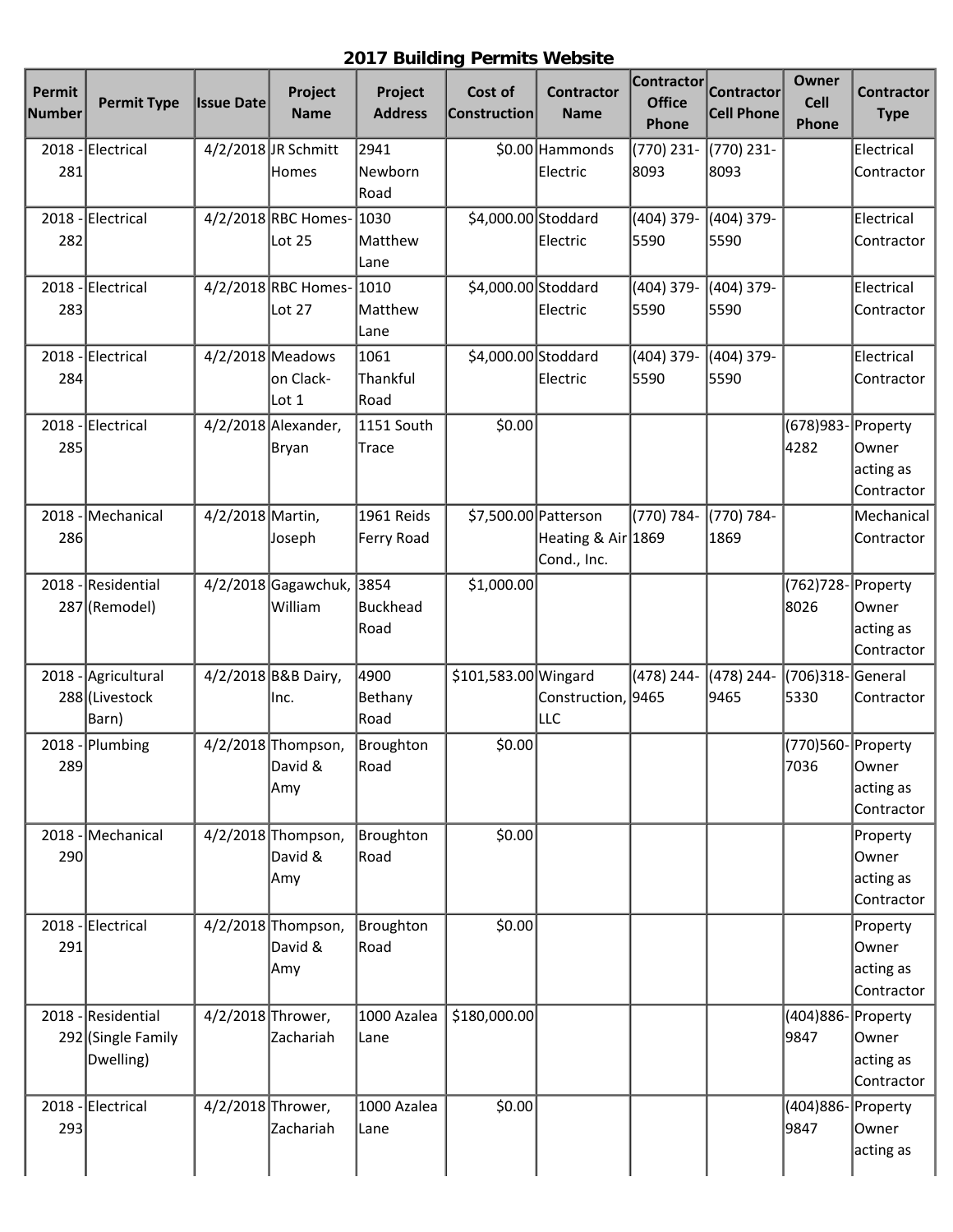|                    |                                      |                      |                                               |                                         |                |                                                               |                      |                    |                              | Contractor                                    |
|--------------------|--------------------------------------|----------------------|-----------------------------------------------|-----------------------------------------|----------------|---------------------------------------------------------------|----------------------|--------------------|------------------------------|-----------------------------------------------|
| $2018$ -Land       | 294 Disturbance                      | 4/2/2018 Thrower,    | Zachariah                                     | 1000 Azalea<br>Lane                     |                | \$0.00 Walters<br>Grading                                     | $(678)$ 409-<br>6338 |                    | (404)886-Grading<br>9847     | Contractor                                    |
| 2018 - Sign<br>295 |                                      |                      | 4/2/2018 McDuffie,<br><b>Edward</b>           | 2761 Athens<br>Highway                  | \$500.00       |                                                               |                      |                    | (706)713- Property<br>6527   | lOwner<br>acting as<br>Contractor             |
| $2018$ - Land      | 296 Disturbance                      |                      | 4/2/2018 McDuffie,<br><b>Edward</b>           | 2761 Athens<br>Highway                  | \$0.00         |                                                               |                      |                    | (706)713- Property<br>6527   | Owner<br>acting as<br>Contractor              |
| 297 Cut            | 2018 - Driveway/Curb                 |                      | 4/2/2018 Houghton,<br>Chris                   | W. Main<br> Street                      | \$0.00         |                                                               |                      |                    | (678)898- Property<br>5752   | Owner<br>acting as<br><b>Contractor</b>       |
| 2018 - Land        | 298 Disturbance                      | 4/2/2018 Windsor     | Creek- Lot 8 Windsor                          | 1091<br>Creek Drive                     |                | \$0.00 Iron Horse<br>Development 6901                         | (706) 318-           | (706) 318-<br>6901 | (706)318-Residential<br>6901 | Basic<br>Contractor                           |
| 299                | 2018 - Electrical                    |                      | 4/2/2018 Davis, Justin 1900 Saffold<br>& Anna | Road                                    |                | \$0.00 Pil Ozburn                                             | (470) 314-<br>4332   | (470) 314-<br>4332 |                              | Electrical<br>Contractor                      |
| 300                | 2018 - Electrical                    | 4/3/2018 Craft, Bill |                                               | 1081<br><b>Graham</b><br>Drive          |                | \$1,200.00 T & T Electric (478) 456-                          | 2920                 | (478) 456-<br>2920 |                              | Electrical<br>Contractor                      |
| $2018 -$<br>301    | Plumbing                             | 4/3/2018 Fulmer,     | Christopher Street                            | 104 Williams                            |                | \$0.00 Better<br>Plumbing<br>Service                          | (770) 929-<br>8360   | (770) 929-<br>8360 |                              | Plumbing<br>Contractor                        |
| 302                | 2018 - Electrical                    |                      | 4/3/2018 Rangel, Jose 2050                    | Mallard<br>Ridge Road                   | \$0.00         |                                                               |                      |                    | (678)499- Property<br>4114   | Owner<br>acting as<br>lContractor             |
| 303                | 2018 - Plumbing                      |                      | 4/3/2018 Rangel, Jose 2050                    | Mallard<br>Ridge Road                   | \$0.00         |                                                               |                      |                    |                              | Property<br>Owner <br>acting as<br>Contractor |
| 304                | 2018 - Mechanical                    |                      | 4/3/2018 Rangel, Jose 2050                    | Mallard<br>Ridge Road                   |                | \$0.00 R&R Heating<br>& Air, Inc                              | $(706)$ 202-<br>8765 | (706) 202-<br>8765 |                              | Mechanical<br>Contractor                      |
| $2018 -$<br>305    | Mechanical                           |                      | 4/3/2018 Meadows<br>on Clack-<br>Lot 1        | 1061<br>Thankful<br>Road                | \$8,295.00 ACS |                                                               | (478) 454-<br>3059   | (478) 454-<br>3059 |                              | Mechanical<br>Contractor                      |
| 306                | 2018 - Mechanical                    |                      | 4/3/2018 Piedmont<br>Equine                   | 1051 Morris<br>Road                     |                | \$8,650.00 Head Heating (478) 992-<br>and Eir<br>Conditioning | 0044                 | (478) 992-<br>0044 | (478)550-Mechanical<br>4600  | Contractor                                    |
|                    | 2018 - Residential<br>307 (Garage)   | 4/3/2018 Stancill,   | Shane                                         | 1121<br>Apalachee<br><b>Woods Drive</b> | \$9,000.00     |                                                               |                      |                    | (478)288- Property<br>3788   | Owner<br>acting as<br>Contractor              |
|                    | 2018 - Residential<br>308 (Accessory |                      | 4/3/2018 White, Kirk<br>& Jessica             | 243 W. Main<br> Street                  | \$50,000.00    |                                                               |                      |                    | (706)614-Property<br>1094    | Owner                                         |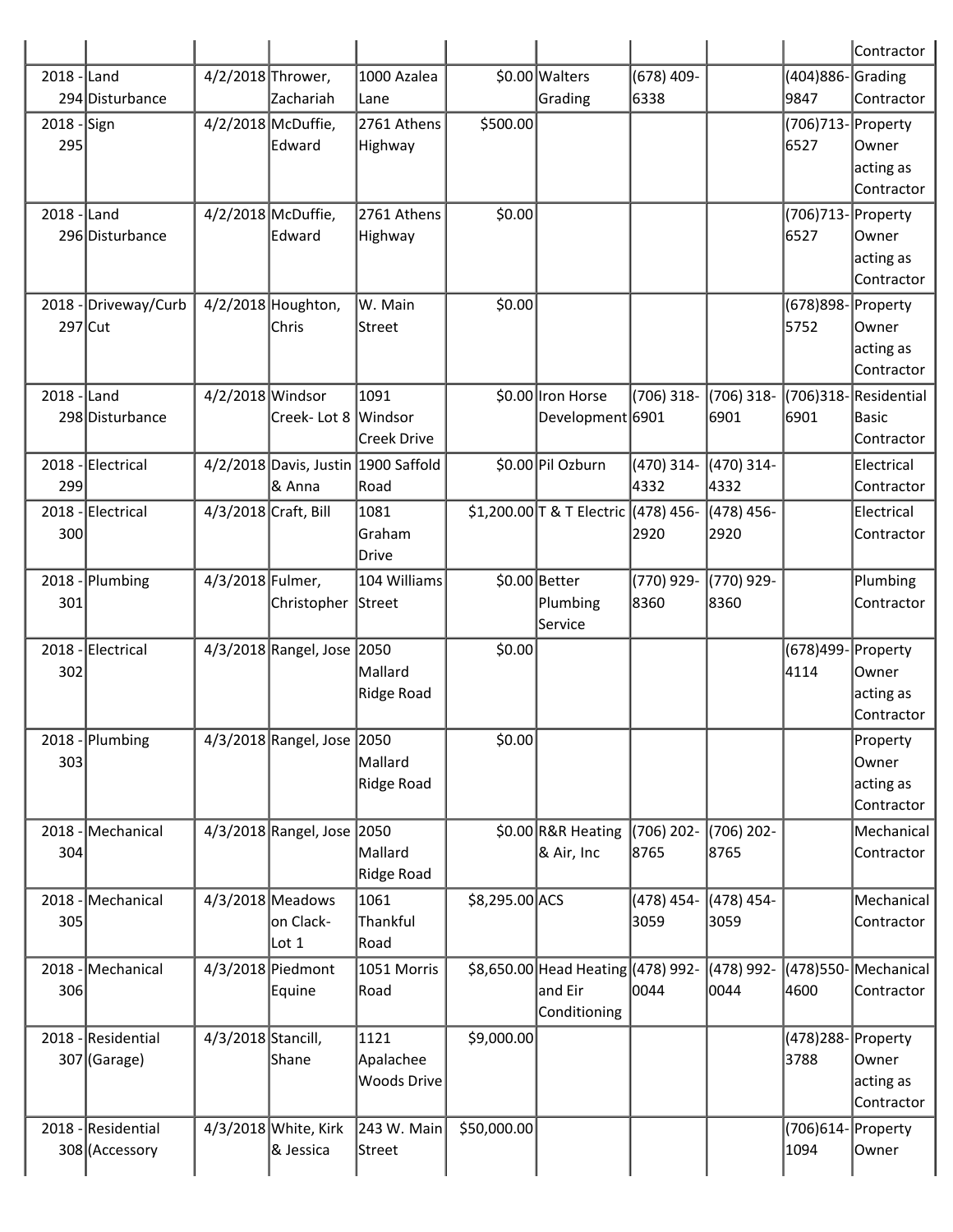|     | Building)                                             |                    |                                        |                                   |                       |                                            |                      |                       |                             | acting as<br>Contractor                                     |
|-----|-------------------------------------------------------|--------------------|----------------------------------------|-----------------------------------|-----------------------|--------------------------------------------|----------------------|-----------------------|-----------------------------|-------------------------------------------------------------|
|     | 2018 - Mechanical                                     | 4/4/2018 Bradford, |                                        | 275 Fairplay                      |                       | \$4,000.00 RSM Heating                     | (404) 922-           | (404) 922-            |                             | Mechanical                                                  |
| 309 |                                                       |                    | Rick                                   | Street                            |                       | and Air, Inc.                              | 8566                 | 8566                  |                             | Contractor                                                  |
|     | 2018 - Residential                                    |                    | 4/4/2018 Strickland,                   | Old Mill                          | \$130,000.00 Morton   |                                            | (770) 851-           |                       | (404)973- General           |                                                             |
|     | 310 (Accessory<br>Building)                           |                    | John                                   | Road                              |                       | Buildings, Inc 5347                        |                      |                       | 5271                        | Contractor                                                  |
| 311 | 2018 - Plumbing                                       |                    | 4/4/2018 Strickland,<br>John           | Old Mill<br>Road                  |                       | \$0.00 Plumbing<br>and More,<br><b>LLC</b> | $(678)$ 414-<br>9926 | $(678) 515 -$<br>9926 | (404)973-Plumbing<br>5271   | Contractor                                                  |
|     | 2018 - Residential<br>312 (Single Family<br>Dwelling) |                    | 4/4/2018 New Leaf<br>Homes-Lot<br>71   | 1501<br> Westminster <br>Way      | \$234,322.00 New Leaf | <b>Homes</b>                               | (770) 940-<br>1580   | (770) 940-<br>1580    | 1580                        | (770)940-Residential<br>- Light<br>Commercial<br>Contractor |
|     | 2018 - Residential<br>313 (Single Family<br>Dwelling) |                    | 4/4/2018 New Leaf<br>Homes- Lot<br> 69 | 1521<br>Westminster<br>Way        | \$218,672.00 New Leaf | Homes                                      | (770) 940-<br>1580   | (770) 940-<br>1580    | 1580                        | (770)940-Residential<br>- Light<br>Commercial<br>Contractor |
|     | 2018 - Residential<br>314 (Single Family<br>Dwelling) |                    | 4/4/2018 New Leaf<br>Homes- Lot<br>70  | 1511<br>Westminster<br>Way        | \$206,836.00 New Leaf | Homes                                      | (770) 940-<br>1580   | (770) 940-<br>1580    | 1580                        | (770)940-Residential<br>- Light<br>Commercial<br>Contractor |
|     | 2018 - Residential<br>315 (Single Family<br>Dwelling) | 4/5/2018 Bradford, | Greg                                   | 1431<br>Dickson<br>Road           | \$220,000.00          |                                            |                      |                       | (404)310- Property<br>9090  | lOwner<br>acting as<br>Contractor                           |
|     | 2018 - Commercial<br>316 (Remodel)                    | 4/5/2018 Town of   | Buckhead                               | 1010 Seven<br><b>Islands Road</b> |                       | \$0.00 Town of<br>Buckhead                 |                      |                       | (706)474- Property<br>2357  | Owner<br>acting as<br>Contractor                            |
|     | 2018 - Residential<br>317 (Carport)                   | 4/5/2018 Armour,   | Curtis                                 | 1090<br>Oconee<br>Road            | \$700.00              |                                            |                      |                       | (678)768-Property<br>8905   | Owner<br>acting as<br>Contractor                            |
| 318 | 2018 - Electrical                                     |                    | 4/5/2018 Piedmont<br>Equine            | 1051 Morris<br>Road               |                       | \$0.00 Paul Stover                         | (770) 905-<br>5081   | (770) 605-<br>5081    | (770)905-Electrical<br>5081 | Contractor                                                  |
|     | 2018 - Driveway/Curb<br>$319$ Cut                     | 4/5/2018 Holmes,   | Corby                                  | Elliott Road                      | \$0.00                |                                            |                      |                       | (770)241-<br>4752           |                                                             |
|     | 2018 - Driveway/Curb                                  | 4/6/2018 Wilson,   |                                        | 1750 Pierce                       | \$0.00                |                                            |                      |                       | $(706)741 -$                |                                                             |
|     | 320 Cut                                               |                    | Donna                                  | Dairy Road                        |                       |                                            |                      |                       | 4079                        |                                                             |
| 321 | 2018 - Electrical                                     | 4/6/2018 Collis,   | Bobbie                                 | 2631 Reids<br>Ferry Road          |                       | \$0.00 Helton<br>Electrical<br>Services    | (478) 553-<br>0054   | (478) 553-<br>0054    | (706)473-Electrical<br>0472 | Contractor                                                  |
|     | 2018 - Residential<br>322 (Swimming<br> Pool)         | 4/6/2018 Brown,    | Charlona                               | 3360 Doster<br>Road               | \$32,000.00 Georgia   | Leisure                                    | (678) 546-<br>8618   | (770) 639-<br>0708    | 8976                        | (404)516-Swimming<br> Pool<br>Contractor                    |
| 323 | 2018 - Electrical                                     | 4/6/2018 Brown,    | Charlona                               | 3360 Doster<br>Road               |                       | \$0.00 Reliance<br>Service<br>Group, LLC   |                      |                       |                             | Electrical<br>Contractor                                    |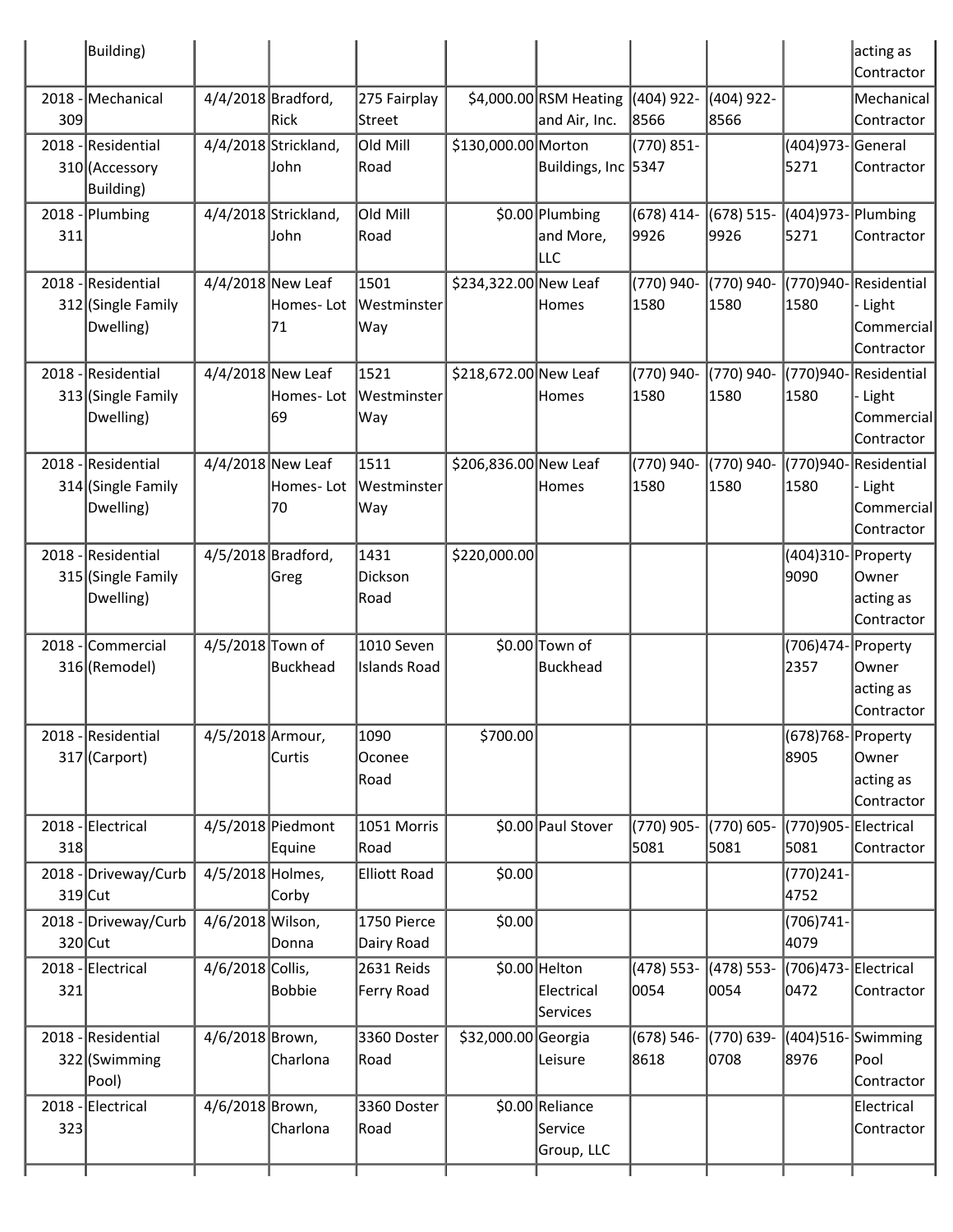|           | 2018 - Residential<br>324 (Accessory<br>Building)     |                    | 4/9/2018 Boxterman,<br>Duane  | 330 Atlanta<br>Highway       | \$80,000.00 Milford      | Construction                            | 2162                  | (706) 557- (706) 713-<br>1057                        | 6903                       | (229)938-Residential<br>Light<br>Commercial<br>Contractor |
|-----------|-------------------------------------------------------|--------------------|-------------------------------|------------------------------|--------------------------|-----------------------------------------|-----------------------|------------------------------------------------------|----------------------------|-----------------------------------------------------------|
|           | 2018 - Residential<br>325 (Swimming<br>Pool)          |                    | 4/9/2018 Ward, Jeff           | 1401<br>Gresham<br>Road      | \$31,700.00 Aqua Clear   | Pools                                   | (404) 925-<br>0127    | (404) 925-<br>0127                                   | 6977                       | (404)798-Swimming<br>lPool<br>Contractor                  |
|           | 2018 - Residential<br>326 (Remodel)                   |                    | 4/9/2018 Lingerfelt,<br> Kent | 2883<br>Bethany<br>Road      | \$70,000.00 Thorurinn    | Bjornsson                               | $(706)$ 202-<br>0858  |                                                      | 0521                       | (404)803-Residential<br> Basic<br>Contractor              |
| 327       | 2018 - Electrical                                     |                    | 4/9/2018 Lingerfelt,<br> Kent | 2883<br>Bethany<br>Road      | \$2,000.00 Morgan        | Palmer                                  | $(706) 614 -$<br>7646 | $(706) 614 -$<br>7646                                |                            | Electrical<br>Contractor                                  |
| 328       | $2018$ - Plumbing                                     |                    | 4/9/2018 Lingerfelt,<br> Kent | 2883<br>Bethany<br>Road      |                          | \$0.00 Empire<br>Plumbing               | (706) 254-<br>1273    | (706) 254-<br>1273                                   |                            | Plumbing<br>Contractor                                    |
| 329 Cut   | 2018 - Driveway/Curb                                  | 4/9/2018 Jordan,   | Brian                         | <b>Sandy Creek</b><br>Road   | \$0.00                   |                                         |                       |                                                      |                            |                                                           |
|           | 2018 - Residential<br>330 (Garage)                    | 4/9/2018 Welchel,  | Wayne                         | 1130<br>Rawlings<br>Drive    | \$40,000.00 McKay        | <b>Enterprises</b>                      | (706) 474-<br>2362    | (706) 474-<br>2362                                   |                            | Residential<br>Light<br>Commercial<br>Contractor          |
| $331$ Cut | 2018 - Driveway/Curb                                  | 4/9/2018 Thrower,  | lZachariah                    | 1000 Azalea<br>Lane          | \$0.00                   |                                         |                       |                                                      | (404)886- Property<br>9847 | lOwner<br>acting as<br>Contractor                         |
|           | 2018 - Residential<br>332 (Single Family<br>Dwelling) | 4/10/2018 Bishop,  | Kenneth                       | Atlanta<br>Highway           | \$280,000.00             |                                         |                       |                                                      | (706)342- Property<br>6902 | Owner<br>acting as<br>Contractor                          |
|           | 2018 - Residential<br>333 (Single Family<br>Dwelling) | 4/10/2018 Kerns,   | Richard &<br>Christy          | 1150<br>Sweetbriar<br> Trace | \$500,000.00 Patat       | Building &<br>Remodeling,<br>Inc        | 8360                  | (770) 846- (770) 846- (404) 502- Residential<br>8360 | 3292                       | Basic<br>Contractor                                       |
| 334 Cut   | 2018 - Driveway/Curb 4/10/2018 Kerns,                 |                    | Richard &<br>Christy          | 1150<br>Sweetbriar<br>Trace  | $$0.00$ Patat            | Building &<br>Remodeling,<br><b>Inc</b> | (770) 846-<br>8360    | (770) 846-<br>8360                                   |                            | Residential<br>Basic<br>Contractor                        |
|           | 2018 - Residential<br>335 (Single Family<br>Dwelling) |                    | 4/10/2018 Cortez, Jim         | 1290<br>Waterstone<br>Drive  | \$350,000.00 Chad Roling |                                         | (706) 474-<br>2793    | (706) 474-<br>2793                                   | 8063                       | (561)414-Residential<br> Basic<br>Contractor              |
| 336 Cut   | 2018 - Driveway/Curb                                  |                    | 4/10/2018 Cortez, Jim         | 1290<br>Waterstone<br>Drive  |                          | \$0.00 Chad Roling                      | (706) 474-<br>2793    | (706) 474-<br>2793                                   |                            | Residential<br>Basic<br>Contractor                        |
| 337       | 2018 - Electrical                                     | 4/10/2018 Perryman |                               | 2681<br>Hestertown<br>Road   | \$0.00                   |                                         |                       |                                                      | (706)342- Property<br>8442 | Owner <br>acting as<br>Contractor                         |
|           | 2018 - Residential                                    | 4/10/2018 Daniel,  |                               | 1451                         | \$290,000.00 Joey Daniel |                                         | (404) 316-            | $(404)$ 316-                                         |                            | (706)473-Residential                                      |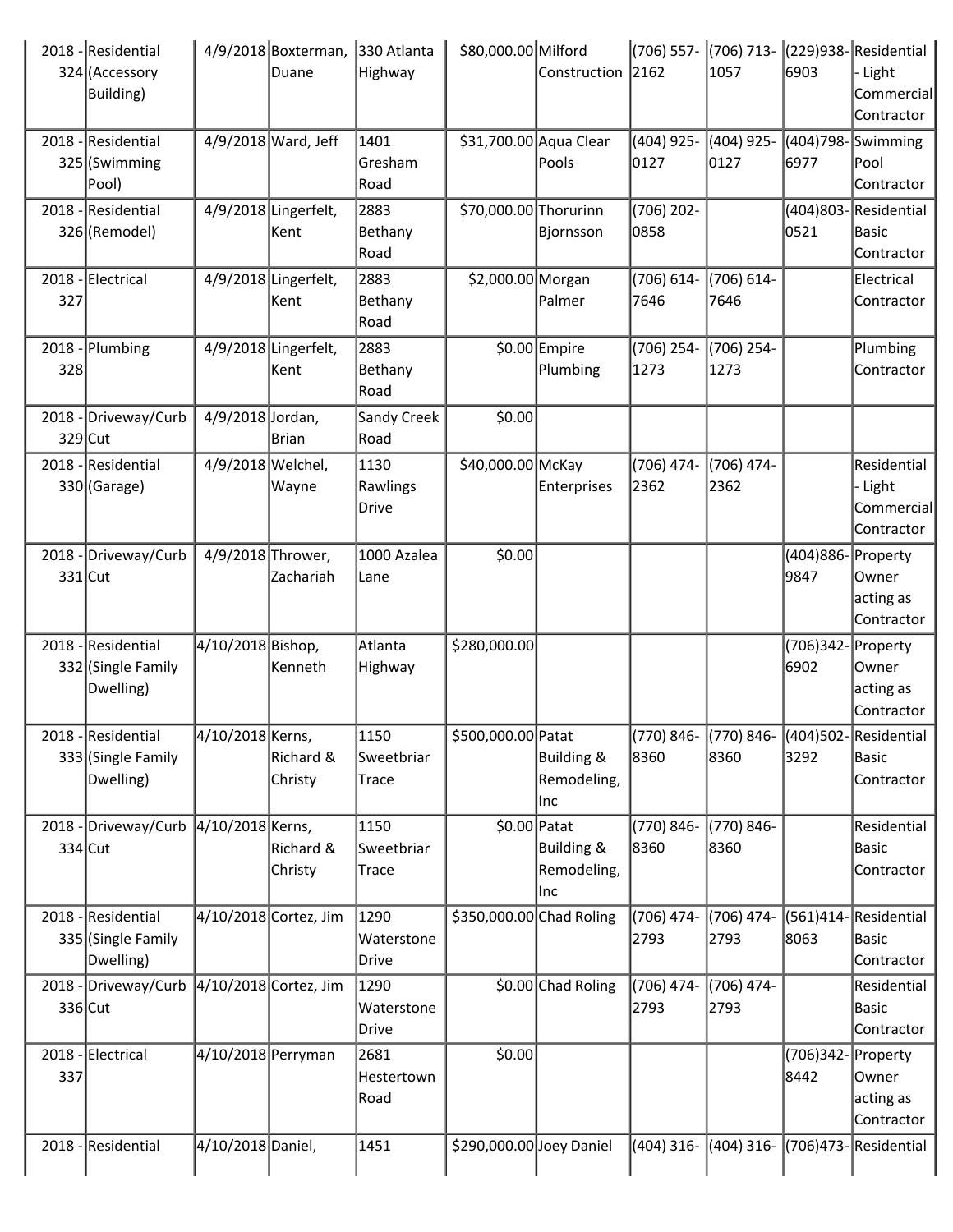|                    | 338 (Single Family<br>Dwelling)                                       |                      | Joseph &<br>Lauren                     | <b>Brobston</b><br>Lane            |                     |                                   | 8896               | 8896               | 9117                       | - Light<br>Commercial<br>Contractor         |
|--------------------|-----------------------------------------------------------------------|----------------------|----------------------------------------|------------------------------------|---------------------|-----------------------------------|--------------------|--------------------|----------------------------|---------------------------------------------|
| 339                | 2018 - Plumbing                                                       |                      | 4/10/2018 RBC Homes-<br>Lot 27         | 1010<br>Matthew<br>Lane            | \$7,000.00 McCart   | Plumbing                          | (770) 466-<br>1057 | (770) 466-<br>1057 |                            | Plumbing<br>Contractor                      |
| 340                | 2018 - Mechanical                                                     |                      | 4/11/2018 RBC Homes- 1010<br>Lot 27    | Matthew<br>Lane                    | \$4,835.00 ACS      |                                   | (478) 454-<br>3059 | (478) 454-<br>3059 |                            | Mechanical<br>Contractor                    |
| 341                | 2018 - Mechanical                                                     | 4/11/2018 Joseph,    | John                                   | 1231 Sugar<br>Creek<br>Church Road | \$11,075.00 ACS     |                                   | (478) 454-<br>3059 | (478) 454-<br>3059 |                            | Mechanical<br>Contractor                    |
| 342                | 2018 - Mechanical                                                     | 4/11/2018 Lee, Carl  |                                        | 1240<br>Waterstone<br>Drive        | \$5,000.00 Premier  | Comfort                           | (678) 635-<br>5696 | (770) 231-<br>8809 | 9162                       | (770)568-Mechanical<br>Contractor           |
| 2018 - VOID<br>343 |                                                                       | 4/11/2018            |                                        |                                    | \$800.00            |                                   |                    |                    |                            |                                             |
| 344                | 2018 - Mechanical                                                     | 4/11/2018 Singleton, | Jayson                                 | 1160 Jones<br>Wood Lane            | \$11,652.00 Shumate | Mechanical                        | (678) 584-<br>0880 | (678) 584-<br>0880 | 4126                       | $(706)474$ -Mechanical<br>Contractor        |
| 345                | 2018 - Electrical                                                     |                      | 4/11/2018 Meyer, Karl                  | 3701 Little<br>River Road          |                     | \$0.00 Wayne Astin                | (706) 342-<br>6268 | (706) 342-<br>6268 |                            | Electrical<br>Contractor                    |
| 346                | 2018 - Electrical                                                     | 4/11/2018 Miller,    | Michael &<br>Laura                     | 1141 White<br>Oak Way              |                     | \$0.00 Thrower<br>Electric, Inc.  | (770) 554-<br>0772 | (770) 554-<br>0772 |                            | Electrical<br>Contractor                    |
|                    | 2018 - Residential<br>347 (Existing Permit<br>Upgrade)(2017-<br>731)  | 4/12/2018 Wallace,   | Victor                                 | 3601 Clack<br> Road                | \$0.00              |                                   |                    |                    |                            |                                             |
|                    | 2018 - Residential<br>348 (Addition &<br>Remodel)                     |                      | 4/12/2018 Miller, Mark 1460<br>& Donna | Apalachee<br>Woods Trail           | \$150,000.00 Bonner | Buchanan<br> Custom<br>Homes      | (770) 423-<br>0249 | (770) 423-<br>0249 | 8441                       | (678)612-Residential<br>Basic<br>Contractor |
|                    | 2018 - Agricultural<br>349 (Existing Permit<br>Renewal)(2015-<br>441) | 4/12/2018 White,     | Mack Jr.                               | 1641<br>Brownwood<br>Road          | \$20,000.00         |                                   |                    |                    | (770)883- Property<br>6622 | Owner<br>acting as<br>Contractor            |
| 2018<br>350        | -Plumbing                                                             | 4/13/2018 Singleton, | Jason                                  | 1160 Jones<br>Wood Lane            | \$0.00 Keith        | McDonald<br>Plumbing              | (478) 552-<br>8259 | (478) 552-<br>8259 | (706)473-Plumbing<br>1682  | Contractor                                  |
| 2018<br>351        | - Mechanical                                                          | 4/13/2018 Brown,     | Kerry &<br>Maureen                     | 5951<br>Bethany<br>Road            |                     | \$8,875.00 J&J Heating<br>and Air | (770) 267-<br>0742 | (770) 560-<br>2503 |                            | Mechanical<br>Contractor                    |
| 352                | 2018 - Electrical                                                     | 4/13/2018 Willard    |                                        | 1290<br>Apalachee<br>River Road    | \$0.00              |                                   |                    |                    | (678)592- Property<br>1053 | Owner<br>acting as<br>Contractor            |
| 353                | $2018$ - Plumbing                                                     | 4/13/2018 New Leaf   | Homes- Lot<br>71                       | 1501<br>Westminster<br>Way         | \$9,805.00 WYCO     | Plumbing                          | (770) 483-<br>8564 |                    |                            | Plumbing<br>Contractor                      |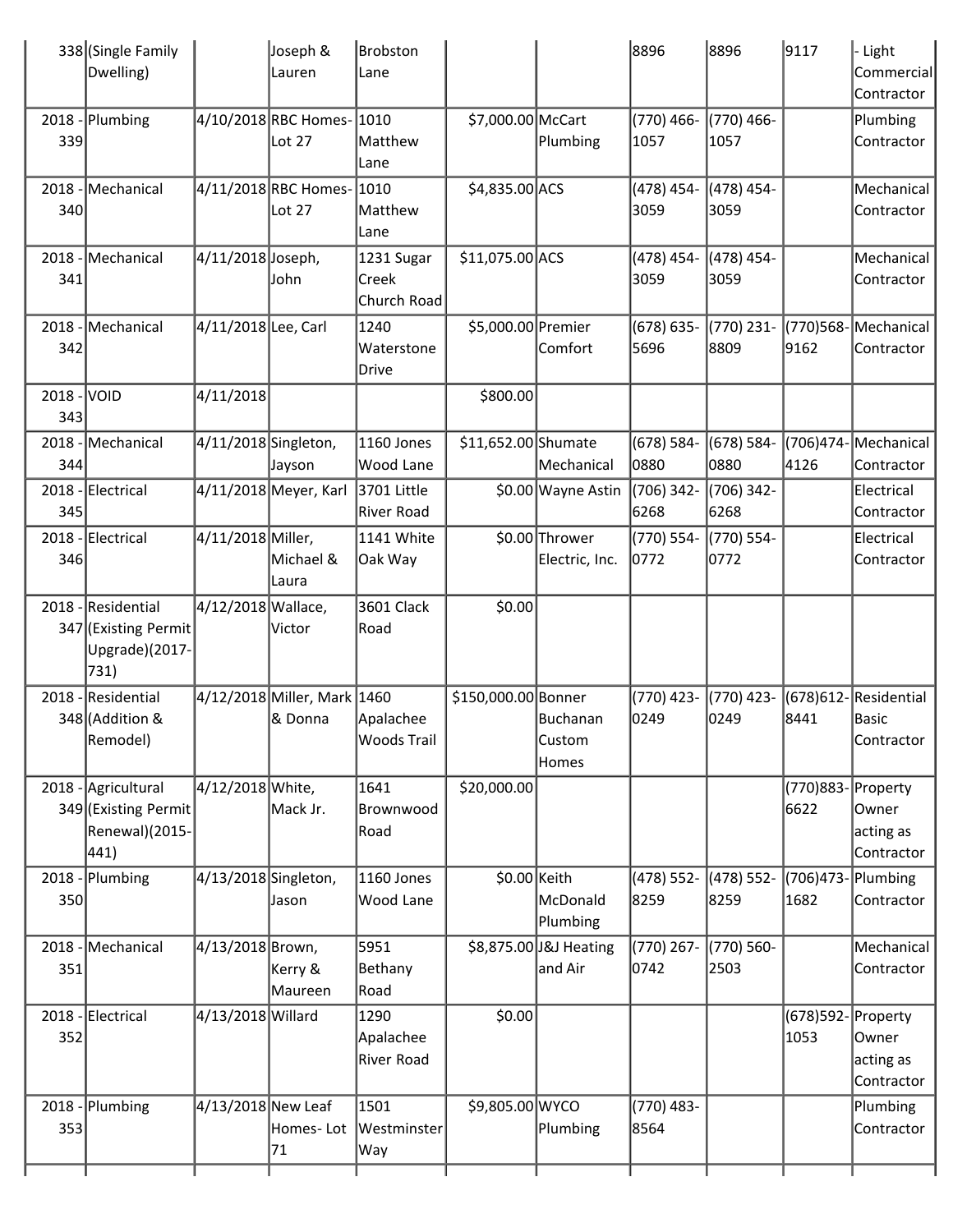| 354             | 2018 - Plumbing                                | 4/13/2018 New Leaf  | Homes-Lot<br>70                 | 1511<br>Westminster<br>Way            | \$8,530.00 WYCO        | Plumbing                               | (770) 483-<br>8564   |                      |                             | Plumbing<br>Contractor                                    |
|-----------------|------------------------------------------------|---------------------|---------------------------------|---------------------------------------|------------------------|----------------------------------------|----------------------|----------------------|-----------------------------|-----------------------------------------------------------|
| 2018<br>355     | Plumbing                                       | 4/13/2018 New Leaf  | Homes- Lot<br>169               | 1521<br>Westminster<br>Way            | \$10,060.00 WYCO       | Plumbing                               | (770) 483-<br>8564   | (404) 535-<br>0080   |                             | Plumbing<br>Contractor                                    |
| 356             | 2018 - Mechanical                              |                     | 4/16/2018 Snell, Drew           | 1020<br>Rawlings<br><b>Drive</b>      |                        | \$0.00 Lance White<br>Heating & Air    |                      |                      |                             | Mechanical  <br>Contractor                                |
| 2018<br>357     | - Mechanical                                   |                     | 4/18/2018 Sprayberry,<br>Cheryl | 1161<br>Rawlings<br>Drive             | \$10,100.00 Campbell's | <b>Custom</b><br>Heating &<br>Air, LLC | (706) 342-<br>0425   | (706) 342-<br>0425   | 8403                        | (770)560-Mechanical<br>Contractor                         |
| 2018<br>358 Cut | -Driveway/Curb                                 | 4/18/2018 Windsor   | Creek-Lot 8                     | 1091<br>Windsor<br><b>Creek Drive</b> |                        | \$0.00 Iron Horse<br>Dev.              |                      |                      | 6901                        | (770)318-Residential<br>Light<br>Commercial<br>Contractor |
| 2018            | Residential<br>359 (Accessory<br>Building)     | 4/18/2018 Hilsman,  | Steve                           | 2001<br>Bethany<br>Road               | \$300.00               |                                        |                      |                      | (706)201- Property<br>7673  | Owner <br>acting as<br>Contractor                         |
| $2018 -$<br>360 | Electrical                                     |                     | 4/18/2018 West, Toby            | 1940 Fears<br>Road                    | \$17,000.00 Cannon     | Electric, LLC                          | (706) 207-<br>0505   | (706) 207-<br>0505   |                             | Electrical<br>Contractor                                  |
| 361             | 2018 - Electrical                              | 4/18/2018 Fulmer,   | Christopher                     | 104 Williams<br>Street                |                        | \$0.00 South<br>Newton<br>Electric     | (770) 869-<br>6520   | (770) 869-<br>6520   |                             | Electrical<br>Contractor                                  |
|                 | 2018 - Residential<br>362 (Remodel)            | 4/19/2018 Broadwell |                                 | 1060 Chilton<br><b>Woods Road</b>     |                        | \$95,000.00 Jerrill Ewing              | (706) 473-<br>1682   | (706) 473-<br>1682   | 0898                        | (404)210-Residential<br>Basic<br>Contractor               |
|                 | 2018 - Residential<br>363 (Swimming<br>Pool)   | 4/19/2018 Shepherd, | Ralph K.                        | 1031 Sugar<br>Hill Drive              | \$23,000.00            |                                        |                      |                      | (770)815- Property<br>8026  | lOwner<br>acting as<br>Contractor                         |
| 2018<br>364     | Electrical                                     | 4/19/2018 Shepherd, | Ralph K.                        | 1031 Sugar<br>Hill Drive              | \$0.00                 |                                        |                      |                      |                             | Property<br>Owner<br>acting as<br>Contractor              |
| 2018<br>365     | Electrical                                     | 4/19/2018 Mayer,    | Richard                         | 1061 Sugar<br><b>Creek Trail</b>      |                        | \$0.00 Arc Electrical<br>Contractors   | $(706)$ 224-<br>3097 | (706) 224-<br>3097   | (706)206-Electrical<br>9695 | Contractor                                                |
| 366             | 2018 - Plumbing                                | 4/19/2018 Mayer,    | Richard                         | 1061 Sugar<br><b>Creek Trail</b>      |                        | \$0.00 Mark Bone<br>Plumbing,<br>LLC   | (706) 372-<br>3220   | (706) 372-<br>3220   | (706)206-Plumbing<br>9695   | Contractor                                                |
| 2018            | Residential<br>367 (Single Family<br>Dwelling) | 4/19/2018 McCoyd,   | Matt                            | 1150<br>Sailview<br>Drive             | \$525,000.00 Duke      | Development 2044<br>Company,<br>llnc.  | (706) 454-           | (404) 408-<br>0329   | (404) 268 - General<br>9783 | Contractor                                                |
| $2018$ - Land   | 368 Disturbance                                | 4/19/2018 McCoyd,   | Matt                            | 1150<br>Sailview<br>Drive             | \$0.00 Duke            | Development 2044<br>Company,           | (706) 454-           | $(404)$ 408-<br>0329 |                             | General<br>Contractor                                     |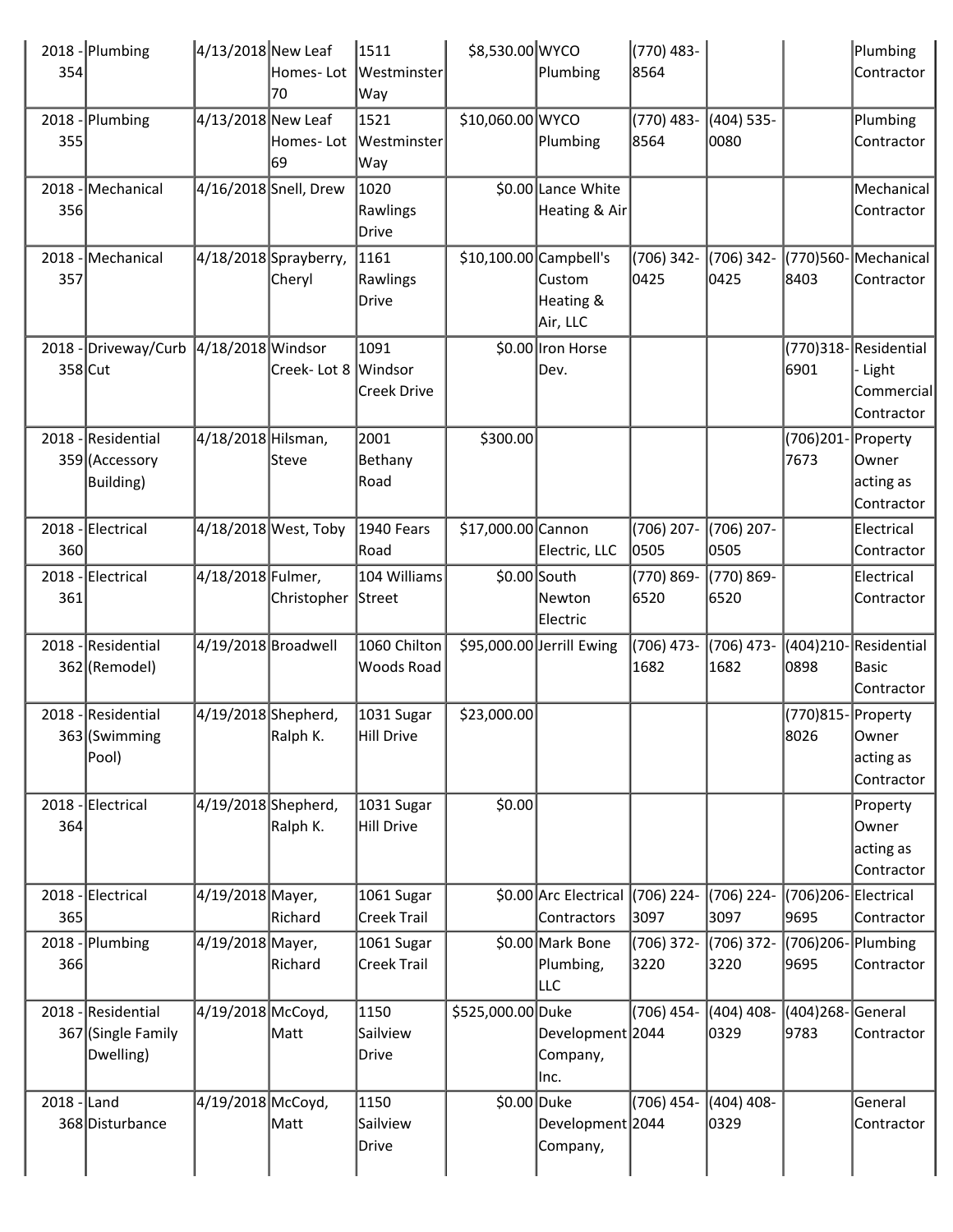|             |                                                       |                     |                                            |                                           |                         | lnc.                                                            |                      |                      |                            |                                                        |
|-------------|-------------------------------------------------------|---------------------|--------------------------------------------|-------------------------------------------|-------------------------|-----------------------------------------------------------------|----------------------|----------------------|----------------------------|--------------------------------------------------------|
|             | 2018 - Residential<br>369 (Pool House)                | 4/19/2018 Moore,    | David &<br>Suzie                           | 1281<br>Madelyn<br>Lane                   | \$40,000.00             |                                                                 |                      |                      | (706)474- Property<br>0595 | Owner<br>acting as<br>Contractor                       |
|             | 2018 - Residential<br>370 (Single Family<br>Dwelling) | 4/19/2018 Windsor   | Creek- Lot 8 Creek Drive                   | 1091 Widsor                               | \$280,000.00 Iron Horse | Development 6901                                                | (770) 318-           | $(770)$ 318-<br>6901 | 6901                       | (770)318-Residential<br>Basic<br>Contractor            |
| 2018        | -Residential<br>371 (Single Family<br>Dwelling)       | 4/19/2018 Windsor   | Creek-Lot<br>10                            | 1111<br>Windsor<br><b>Creek Drive</b>     | \$250,000.00 Iron Horse | Development 6901                                                | $(770)$ 318-         | (770) 318-<br>6901   | 6901                       | (770)318-Residential<br>lBasic<br>Contractor           |
| 2018        | -Residential<br>372 (Single Family<br>Dwelling)       | 4/19/2018 Jordan,   | <b>Brian</b>                               | Sandy Creek<br>Road                       | \$535,000.00 Millstone  | Homes-Mike 8586<br>Cain                                         | (706) 540-           | (706) 540-<br>8586   | 0967                       | (706)202-Residential<br>Light<br>Company<br>Contractor |
| 373         | 2018 - Electrical                                     | 4/20/2018 Stone,    | Amanda                                     | 1761<br>Hardeman<br>Mill Road             |                         | \$800.00 Complete<br>Electrical<br>Contractors                  | (706) 498-<br>2976   | (706) 498-<br>2976   |                            | Electrical<br>Contractor                               |
| 2018        | -Residential<br>374 (Swimming<br>Pool)                |                     | 4/20/2018 Roling, Chad 1001                | Fraction<br><b>Bottoms</b><br> Road       | \$32,000.00 ASP of      | Athens- Chad 6688<br>Sutton                                     | (706) 207-           | $(706)$ 207-<br>6688 | (706)474<br>2793           | Swimming<br>Pool<br>Contractor                         |
| 375         | 2018 - Electrical                                     |                     | 4/20/2018 Roling, Chad 1001                | Fraction<br><b>Bottoms</b><br>Road        |                         | \$0.00 Mickey<br>Simmons                                        | (706) 207-<br>3123   | (706) 207-<br>3123   |                            | Electrical<br>Contractor                               |
| 2018<br>376 | -Electrical                                           | 4/23/2018 Source of | Light<br>Ministries                        | 1010<br>Sunlight<br> Court                | \$500.00                |                                                                 |                      |                      | (706)342<br>0397           | Property<br> Owner<br>acting as<br>Contractor          |
|             | 2018 - Residential<br>377 (Boat Lift)                 | 4/23/2018 Thrower,  | Zach                                       | 1000 Azalea<br> Lane                      |                         | \$0.00 Oconee<br>Boatlifts-<br>Brian Adamo                      | (706) 453-<br>0514   |                      |                            | Specialty<br>Contractor                                |
| 378         | 2018 - Mechanical                                     | 4/23/2018 Ben Young |                                            | 2883<br>Bethany<br>Road                   |                         | \$0.00 Patterson<br>Heating & Air 1869<br>Conditioning,<br>Inc. | (770) 784-           |                      | 3979                       | (404)405- Mechanical<br>Contractor                     |
| 379         | 2018 - Mechanical                                     | 4/24/2018 Murphy,   | Clint                                      | 6051<br><b>Bostwick</b><br><b>Highway</b> |                         | \$0.00 Coolray H&C                                              | $(770)$ 421-<br>8400 | $(770)$ 421-<br>8400 |                            | Mechanical<br>Contractor                               |
| 380         | 2018 - Electrical                                     |                     | 4/24/2018 Broxterman, 330 Atlanta<br>Duane | Highway                                   |                         | \$0.00 Madison<br>Electric Co                                   | (706) 342-<br>4450   | (706) 342-<br>4450   |                            | Electrical<br>Contractor                               |
| 381         | 2018 - Plumbing                                       |                     | 4/24/2018 Broxterman, 330 Atlanta<br>Duane | Highway                                   | \$3,000.00 Madison      | Electric-<br>Ronald<br>Stovall                                  | (706) 342-<br>4450   | (706) 342-<br>4450   |                            | Plumbing<br>Contractor                                 |
| 2018        | -Residential<br>382 (Swimming<br>Pool)                | 4/24/2018 Lewis,    | Kenneth                                    | 1201 Davis<br>Academy<br>Road             |                         | \$40,000.00 Watercolors<br>Custom Pools 3482                    | (770) 231-           | (770) 231-<br>3482   |                            | Swimming<br>Pool<br>Contractor                         |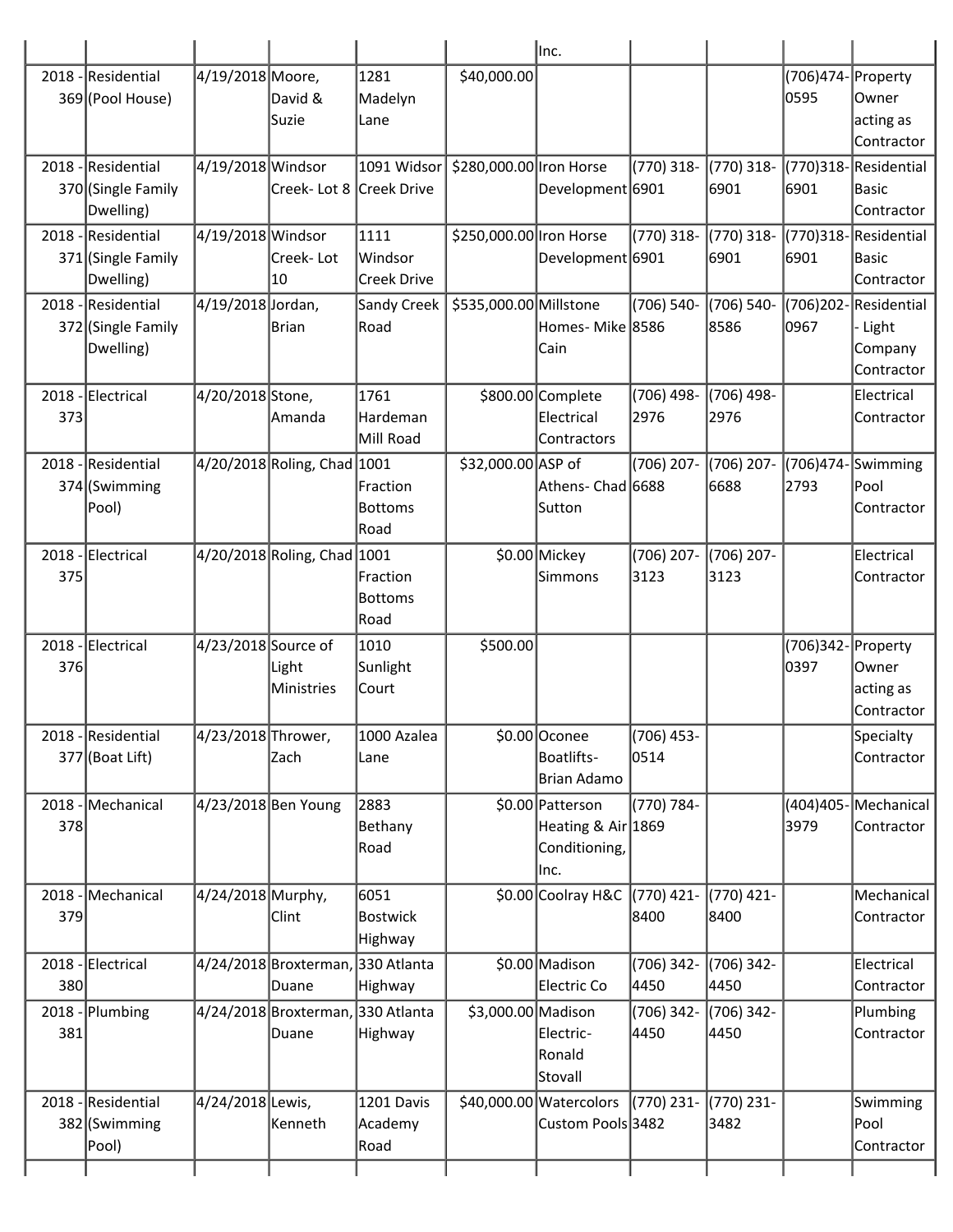| 383 | 2018 - Electrical                                     | 4/25/2018 Farmview | Market                            | 2610<br>Eatonton<br>Road                       | $$0.00$ Jason          | Howard/<br>Charles Bone                 | (678) 858-<br>9800    |                       | 1187                          | (770)385-Electrical<br>Contractor              |
|-----|-------------------------------------------------------|--------------------|-----------------------------------|------------------------------------------------|------------------------|-----------------------------------------|-----------------------|-----------------------|-------------------------------|------------------------------------------------|
| 384 | $2018$ - Plumbing                                     | 4/25/2018 Moore,   | David &<br>Susie                  | 1281<br>Madelyn<br>Lane                        | \$0.00 Mike            | Shannon<br>Plumbing                     | (770) 231-<br>6796    | (770) 231-<br>6796    |                               | Plumbing<br>Contractor                         |
| 385 | $2018$ - Plumbing                                     | 4/25/2018 Windsor  | Creek- Lot<br>10                  | 1111<br>Windsor<br>Creek Drive                 |                        | \$0.00 Todd Yound<br>Plumbing           | (770) 860-<br>1005    | (770) 860-<br>1005    |                               | Plumbing<br>Contractor                         |
| 386 | $2018$ - Plumbing                                     | 4/25/2018 Windsor  | Creek- Lot 8 Windsor              | 1091<br>Creek Drive                            |                        | \$0.00 Todd Young<br>Plumbing           | (770) 860-<br>1005    | (770) 860-<br>1005    |                               | Plumbing<br>Contractor                         |
| 387 | 2018 - Electrical                                     | 4/26/2018Lee, Carl |                                   | 1240<br>Waterstone<br>Drive                    |                        | \$0.00 Power Pro<br>Electric            | $(706) 818 -$<br>0671 | $(706) 818 -$<br>0671 |                               | Electrical<br>Contractor                       |
|     | 2018 - Agricultural<br>388 (Pole<br>Barn)(Remodel)    |                    | 4/26/2018 Bottomley,<br>Glenn     | 5360<br>Fairplay<br>Road                       | \$10,000.00 John M.    | Lindsey                                 | (706) 818-<br>0862    | $(706) 818 -$<br>0862 | 0862                          | (706)818-Residential<br>Basic<br>Contractor    |
|     | 2018 - Residential<br>389 (Dock)                      | 4/26/2018 Michael, | lSteve<br>Robert                  | 1044 Heidi<br>Trail                            |                        | \$10,900.00 G & E Dock<br>and Seawall   | (478) 968-<br>5530    | (478) 288-<br>6634    | $(706)474$ -Specialty<br>1936 | Contractor                                     |
|     | 2018 - Residential<br>390 (Seawall)                   | 4/26/2018 Michael, | Steve<br>Robert                   | 1044 Heidi<br> Trail                           |                        | $$24,000.00$ G & E Dock<br>and Seawall  | (478) 968-<br>5530    | (478) 288-<br>6634    |                               | Specialty<br>Contractor                        |
|     | 2018 - Residential<br>391 (Single Family<br>Dwelling) | 4/26/2018 Bryan/   | Condon                            | 2351 Doster<br>Road                            | \$260,950.00 America's | Home Place                              | (706) 354-<br>8129    | $(717) 701 -$<br>0841 | (706)474-General<br>1563      | Contractor                                     |
|     | 2018 - Residential<br>392 (Single Family<br>Dwelling) | 4/26/2018 Meadows, | Mark                              | Hestertown<br>Road                             | \$210,000.00 WynnTrac  | Construction, 2240<br>LLC               | $(678)$ 410-          | $(678)$ 410-<br>2240  | 2237                          | (678) 628 - Residential<br>Basic<br>Contractor |
|     | 2018 - Residential<br>393 (Accessory<br>Dwelling)     |                    |                                   | 4/26/2018 Pelfrey, Ron 1700 Beaver<br>Dam Road | \$50,000.00            |                                         |                       |                       | (770)560-Property<br>2962     | Owner <br>acting as<br>Contractor              |
| 394 | 2018 - Electrical                                     |                    | 4/26/2018 Greenway,<br>Crawford   | 1201<br>Academy<br>Lane                        | \$0.00                 |                                         |                       |                       | (678)910- Property<br>8438    | Owner<br>acting as<br>Contractor               |
|     | 2018 - Residential<br>395 (Single Family<br>Dwelling) |                    | 4/27/2018 Gurr, Willie<br>& June  | 3271 Sandy<br>Creek Road                       | \$218,733.35 America's | Home Place                              | (706) 354-<br>8129    | (706) 354-<br>8129    | (229)886-General<br>3853      | Contractor                                     |
| 396 | $2018$ - Plumbing                                     |                    | 4/27/2018 Gurr, Willie<br>8& June | 3271 Sandy<br>Creek Road                       |                        | \$0.00 Mitchell<br>Dunagan<br>Plumbing  | (678) 617-<br>4477    | $(678) 617 -$<br>4477 |                               | Plumbing<br>Contractor                         |
| 397 | 2018 - Mechanical                                     |                    | 4/26/2018 Gurr, Willie<br>8& June | 3271 Sandy<br>Creek Road                       |                        | \$0.00 Denver<br>Armour                 | (678) 878-<br>1249    | $(678) 878 -$<br>1249 |                               | Mechanical<br>Contractor                       |
| 398 | 2018 - Electrical                                     |                    | 4/27/2018 Gurr, Willie<br>& June  | 3271 Sandy<br>Creek Road                       |                        | $$0.00$ Shane<br>Karrigan<br>Electrical | (678) 316-<br>0668    | (678) 316-<br>0668    | (229)886-Electrical<br>3853   | Contractor                                     |